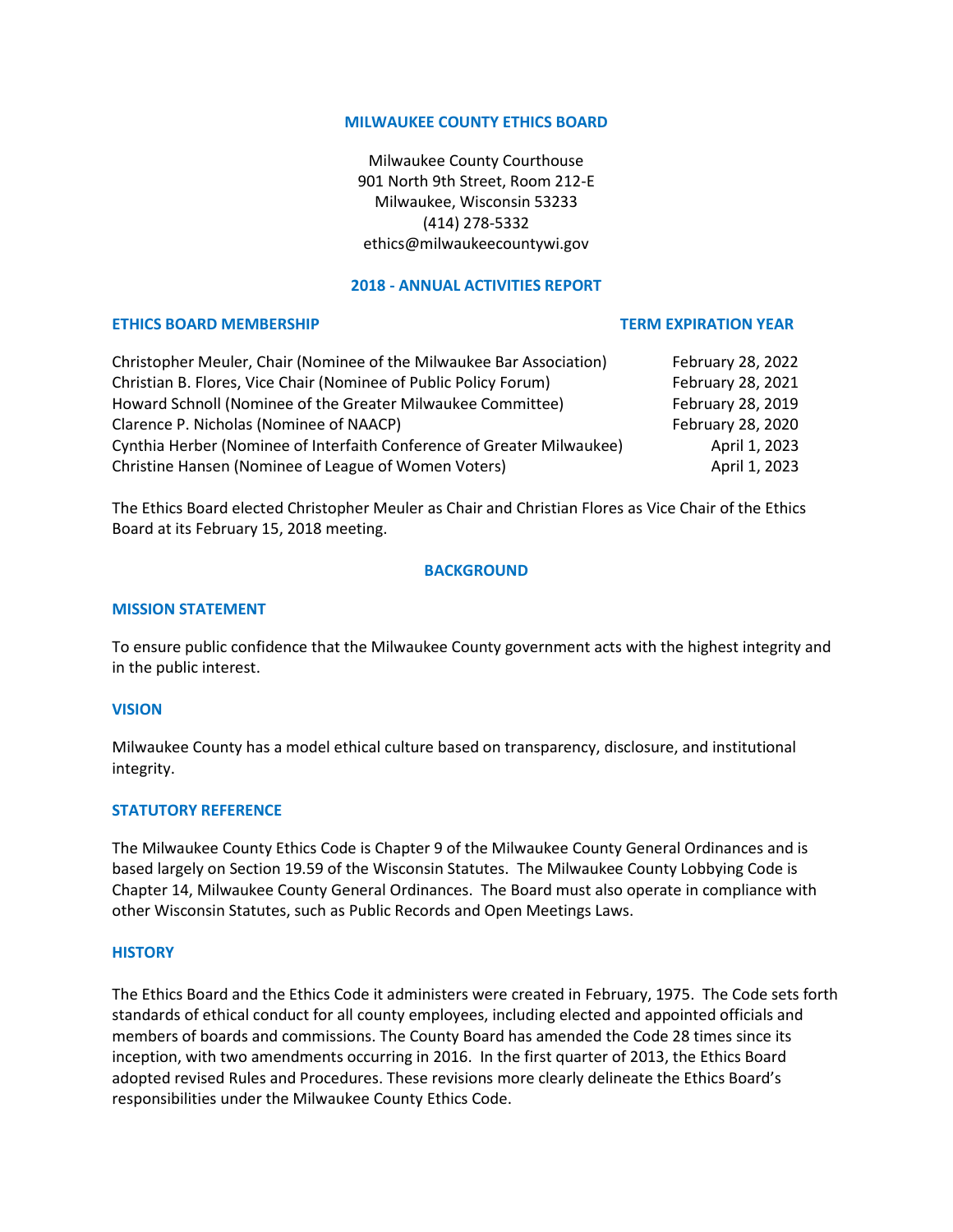# **ORGANIZATION**

The Board consists of six members appointed by the County Executive and confirmed by the Milwaukee County Board of Supervisors for staggered six-year terms. New members are nominated by one of the following six outside entities:

- The National Association for the Advancement of Colored People (NAACP);
- The Public Policy Forum;
- The Greater Milwaukee Committee;
- The Milwaukee Bar Association;
- The Inter-Faith Conference of Greater Milwaukee; and
- The League of Women Voters of Greater Milwaukee.

The goal of this process is to ensure that the Board members reflect the racial and ethnic diversity of Milwaukee County, serve the residents of Milwaukee County according to their oaths of office, and act independently from the nomination and appointing authorities. An action by the Ethics Board requires an affirmative vote of four members. While serving on the Board, and for one year prior to his/her appointment, no member can be a county public official, employee, or candidate for public office.

# **BOARD RESPONSIBILITIES**

The Ethics Board administers the Ethics Code for county officials, employees, and members of county boards and commissions, and it is the primary source of interpretation of the Milwaukee County Ethics Code. The Board has three major responsibilities:

- Directs persons to timely file Statements of Economic Interests as required;
- Upon request, advises any county official, employee, or those who do business with county employees on the propriety of matters to which they may become a part; and
- Addresses investigation requests and verified complaints against county elected or appointed officials, employees, or members of county boards and commissions.

# **ADMINISTRATION**

## **STAFF**

Nicole Robbins, Executive Director, June 2018 to present Adam Gilmore, Paralegal, September 2017 to present Alisha Terry, Administrative Assistant, June 2015 to present Stephanie Hunnicutt, Executive Director, January 2017 to March 2018

## **2018 BUDGET**

The 2018 adopted Ethics Board budget was \$23,785, a decrease of \$59,031 from the 2017 budget. In 2017, the Ethics Board budget was combined with the Personnel Review Board and Civil Service Commission budgets for efficiency and cost saving purposes. Thus, the 2018 personnel costs for the three departments are now primarily taken from the Personnel Review Board budget. The two components of the 2018 Ethics Board budget are outside counsel representation and funding for the Statement of Economic Interests electronic filing project.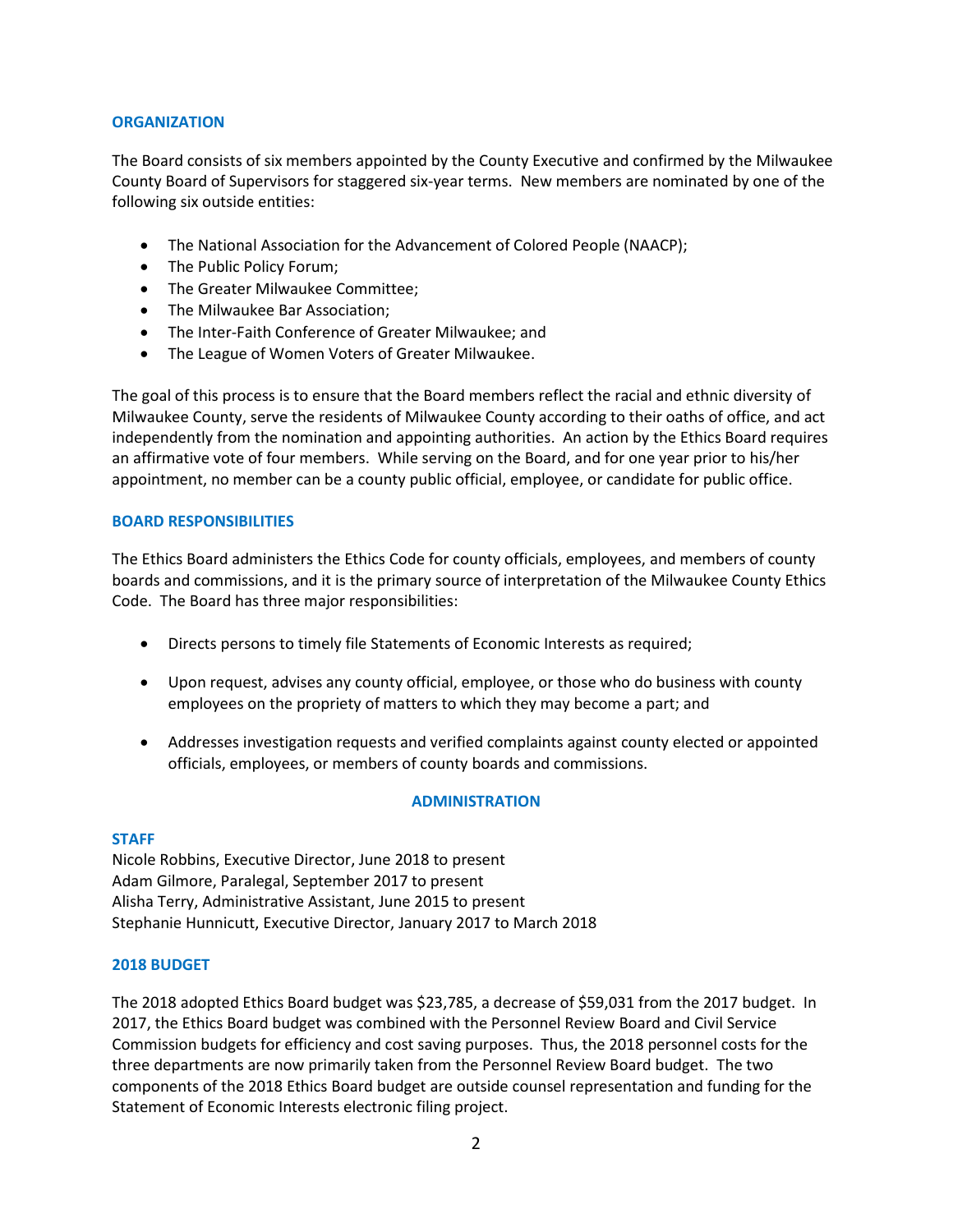#### **BOARD MEETINGS**

In 2018, the Ethics Board met six times. By ordinance, the Ethics Board shall meet at least four times per year, with a February meeting designated as the annual meeting. The Ethics Board schedules additional meetings as necessary to timely respond to requests for advice or to investigate allegations of violations of the Ethics Code.

Although requests for written advice and investigations must be held in closed session pursuant to local ordinance and as permitted by state statutes, the Board gives public notice of the time, place, and general subject of its closed sessions in conformance with the State of Wisconsin's Open Meetings law. Most all other items of the meeting agenda are held in public session.

#### **MEETINGS AND ATTENDANCE**

The average Board member attendance rate was 74%.

| 2016                    |                                                                                     | 2017                    |                                                                           | 2018                    |                                                                           |
|-------------------------|-------------------------------------------------------------------------------------|-------------------------|---------------------------------------------------------------------------|-------------------------|---------------------------------------------------------------------------|
| <b>MEMBER</b>           | <b>MEETINGS</b><br><b>ATTENDED</b><br><b>OF</b><br><b>MEETINGS</b><br><b>CALLED</b> | <b>MEMBER</b>           | <b>MEETINGS</b><br><b>ATTENDED OF</b><br><b>MEETINGS</b><br><b>CALLED</b> | <b>MEMBER</b>           | <b>MEETINGS</b><br><b>ATTENDED OF</b><br><b>MEETINGS</b><br><b>CALLED</b> |
| <b>Christian Flores</b> | 5 of $5 = 100\%$                                                                    | <b>Christian Flores</b> | 5 of $5 = 100\%$                                                          | Christopher Meuler      | 6 of $6 = 100%$                                                           |
| Carol Wichmann          | 4 of $4 = 100\%$                                                                    | Christopher Meuler      | 5 of $5 = 100\%$                                                          | <b>Christian Flores</b> | 5 of $6 = 83%$                                                            |
| Marcia Drame            | 2 of $2 = 100\%$                                                                    | <b>Gary Manning</b>     | 1 of $1 = 100\%$                                                          | Clarence Nicholas       | 2 of $5 = 40\%$                                                           |
| <b>Gary Manning</b>     | 5 of $5 = 100\%$                                                                    | Clarence Nicholas       | 4 of $5 = 80%$                                                            | Howard Schnoll          | 2 of $5 = 40%$                                                            |
| <b>Howard Schnoll</b>   | 5 of $5 = 100\%$                                                                    | <b>Howard Schnoll</b>   | 4 of $5 = 80%$                                                            | <b>Christine Hansen</b> | 6 of $6 = 100\%$                                                          |
| Clarence P. Nicholas    | 2 of $5 = 40%$                                                                      | Christine Hansen        | 4 of $4 = 100\%$                                                          | Cynthia Herber          | 5 of $6 = 83%$                                                            |
| Christopher Meuler      | 3 of $3 = 100\%$                                                                    | Cynthia Herber          | $3$ of $4 = 75%$                                                          | Average                 |                                                                           |
| Average                 |                                                                                     |                         |                                                                           | <b>Attendance</b>       | = 74%                                                                     |
| <b>Attendance</b>       | $= 92%$                                                                             | Average                 |                                                                           |                         |                                                                           |
|                         |                                                                                     | <b>Attendance</b>       | $= 91%$                                                                   |                         |                                                                           |

# **Board Member Attendance Data 2016 to 2018**

## **ACTIVITIES RELATED TO THE DUTIES OF THE ETHICS BOARD**

# **STATEMENTS OF ECONOMIC INTEREST**

The Code requires that all candidates for elected County offices, all County employees, and all County elected and appointed officials, including members of boards and commissions, "whose duties and responsibilities include the awarding and execution of contracts for the purchase of supplies, services, materials, and equipment for or on behalf of Milwaukee County, for the construction of public works, or for the sale or leasing of real estate," file a Statement of Economic Interests ("SEI") form and Affidavit with the Office of the Ethics Board.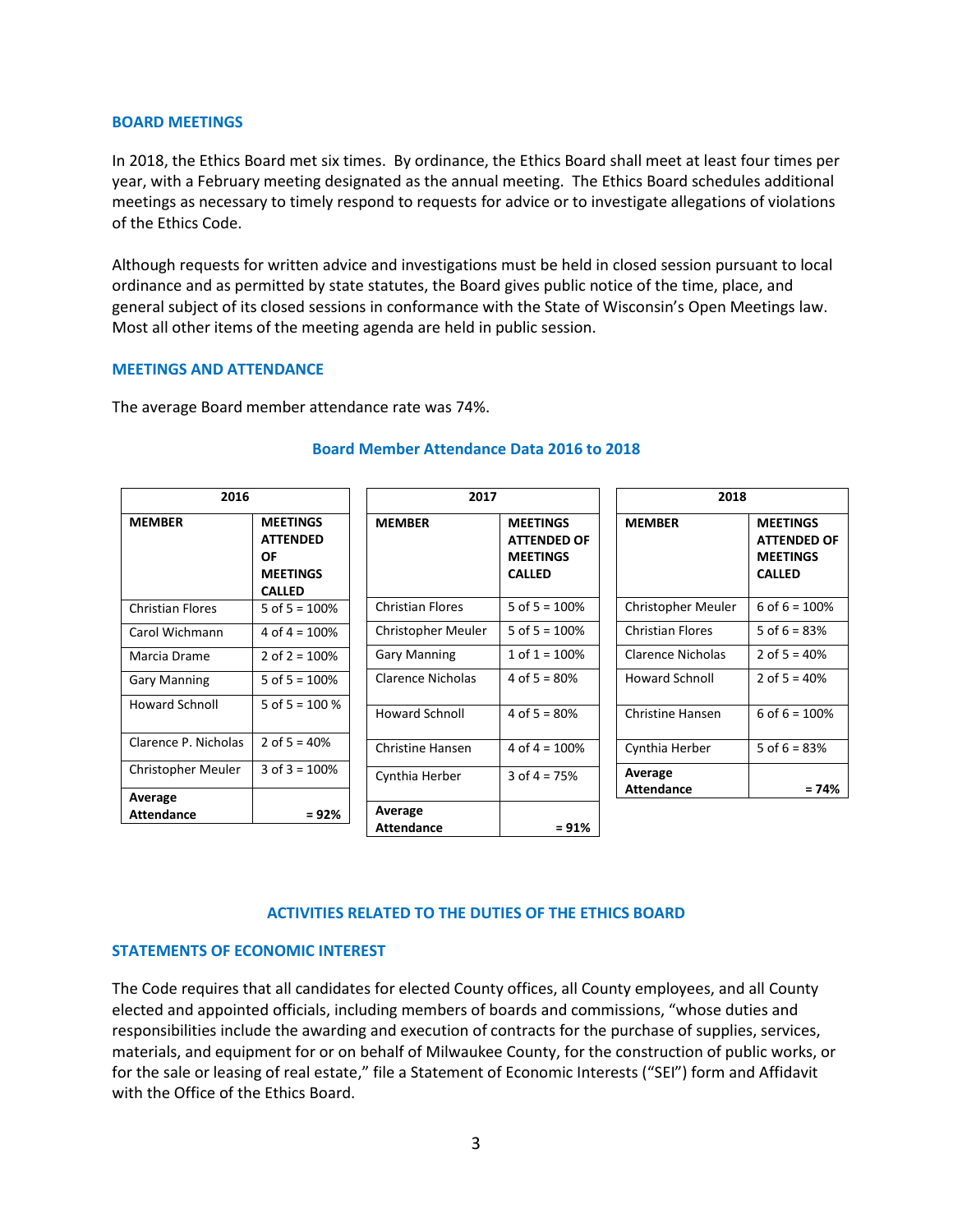In 2018, 309 people were required to file a Statement of Economic Interests with the Ethics Board, a decrease from 325 people required to file in 2017.

The Board received five requests to review Statements of Economic Interest in 2018.

# **SEI ELECTRONIC FILING PROJECT**

The SEI online filing project has been temporarily terminated. The office of the Ethics Board will look at other options after the start of 2019.

## **HEARING PROCEDURES**

The Ethics Board is working to revise the procedural rules for clarity purposes.

# **ETHICS COMPLIANCE & TRAINING**

The Milwaukee County Administrative Manual of Operating Procedures (AMOP) now requires mandatory, online, annual ethics training for Milwaukee County employees.

The Ethics Board issued a summer and fall edition of its newsletter, "Ethically Speaking". The summer newsletter tackled issues related to conflicts of interests. The fall edition focused on gifts and statements of economic interests.

## **ETHICS BOARD DETERMINATIONS AND ADVISORIES**

During 2018, the Ethics Board considered the following requests for advisory opinions, investigation requests, or other matters. Pursuant to rules established by County Ordinance and Statutes, these actions were discussed in closed session, and the synopses are written in a manner that protects the integrity of the closed session meetings and the confidentiality of the requesters. These summaries are for informational purposes and should not be relied on as authoritative advice for other factual scenarios. 20 advisories; 2 investigations/complaints

- 1. A County employee requested an advisory opinion as to whether it would be a conflict of interest if the County were to enter into a contract with an agency whose Board of Directors contains a voting board member who is also a County elected official. The Ethics Board found there would be a conflict of interest if the department were to enter into the contract. Ch.  $9.05(2)(c)(2)$  prohibits officials and employees from using their position to provide a benefit to an organization with which the employee or official is associated. Ch. 9.02(2) of the Code defines "associated" to include any organization in which an individual or a member of his/her immediate family is a director, officer, or trustee.
- 2. The Board received a request for advice concerning hiring an employee on a limited-term basis, who previously worked for Milwaukee County fewer than 12 months prior to the request. The requestor indicated that the employee previously worked in the same department. The Board noted that the post-employment restrictions in Chapter 9.05(3)(a) concerning hiring employees for contractual services provides sole authority to the County Board Committee on Finance and Audit to determine whether that prohibition may be waived. The Board advised that the hiring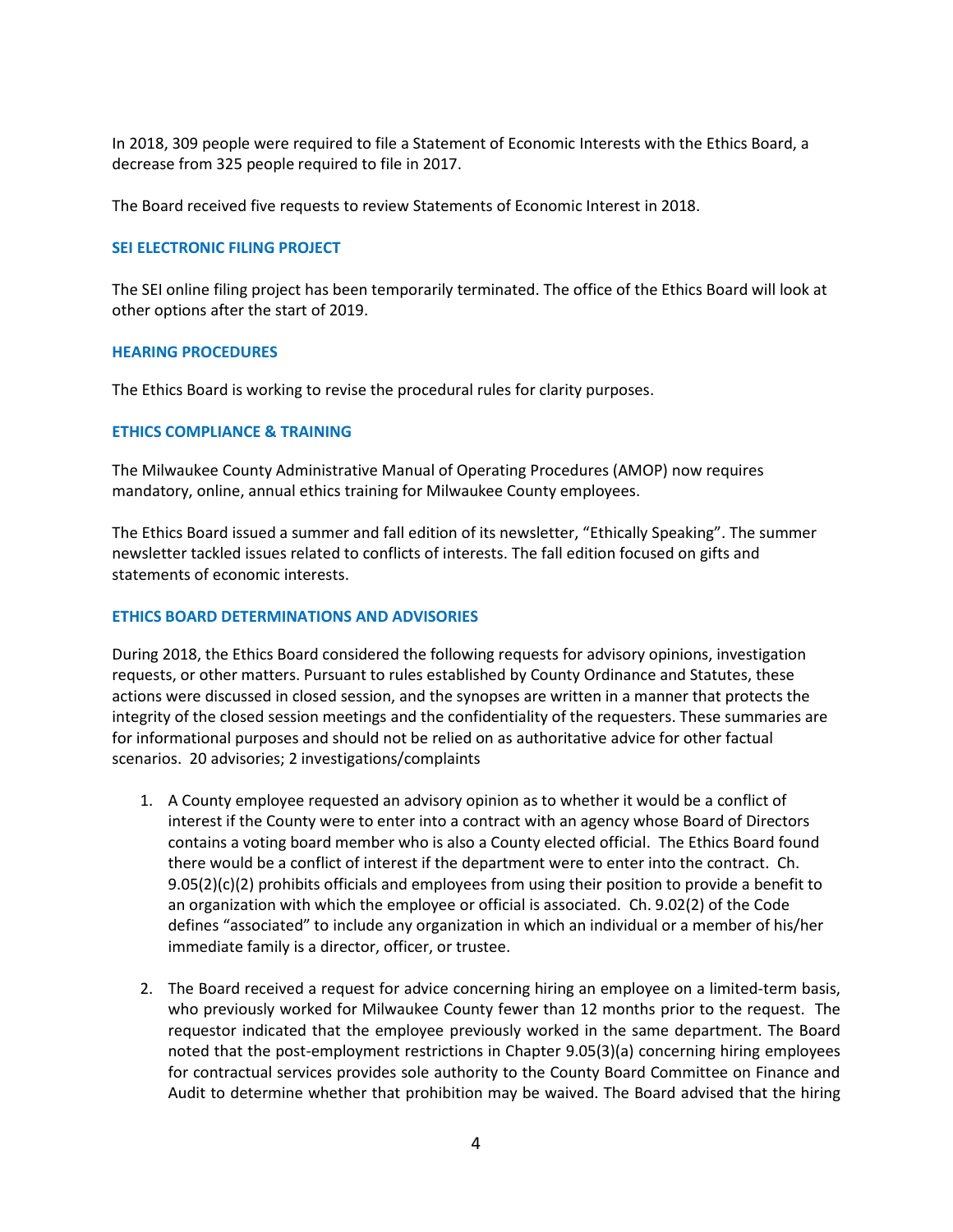department head request a waiver from the Finance and Audit Committee for the contractual services.

- 3. The Board received a request for advice concerning soliciting in-kind donations from vendors that contract with the department. The Ethics Board found there would be a conflict of interest if the department were to solicit donations from vendors. Ch. 9.05(2)(b) states no public official or employee shall solicit or accept from any person, directly or indirectly, anything of value if it (a) could reasonably be expected to influence the public official's or employee's vote, official actions, judgement, or (b) could reasonable be seen as a reward for any official action or inaction or omission by the public official or employee.
- 4. The Board received a request for advice concerning an employee's proposed appointment to become an ambassador for an organization outside of their County employment. The Board found no inherent violation as long as the employee took care to maintain a distinction between the two positions.
- 5. The Board received a request for advice concerning whether it is permissible for an employee to participate in fundraising as a part of their activities as a member of a professional organization whose positions are aligned with the County. The Board found that there would be a violation if the employee participated in the fundraising for the organization. The employee can continue to participate as a member of the organization as long as they act consistent with the Ethics Code provisions under Chapter 9 and their County position does not change.
- 6. A County employee requested an advisory opinion regarding a recognition program for employees in his/her department, including whether prizes provided as part of the recognition would violate the Ethics Code. The Board did not see a violation of the Ethics Code in administering the employee recognition program or issuing prizes as long as the employees can receive a prize no more than once a year to avoid the \$25.00 limit (9.05(2)). The funding is coming from the department, and not from a subordinate to a supervisor.
- 7. The Board received a request for advice concerning whether it was permissible for a vendor that would be providing a four hour presentation over the lunch hour, could provide a business lunch. The Board determined that, if the lunch costs less than \$25 per person (the "anything of value" limit), it is allowable. It is up to the employees to make sure they aren't crossing the \$25 dollar annual limit by participating in the lunch and it was stressed to not let this become a recurring event throughout the year, as it would push employees all the closer to the annual value limit.
- 8. The Board received a request for advice concerning whether an employee can recommend a vendor they worked with in the private sector who now works for a different organization. The Board found no violation as the Employee has no connection to the attorney's current firm either individually, through their family, or through any professional organizations the Employee is currently associated with outside their county employment.
- 10. A County employee requested an advisory opinion regarding whether a County department can purchase used equipment from a non-profit that a County employee sits on the Board of. The Board determined there was no violation as long as the purchase was compliant with the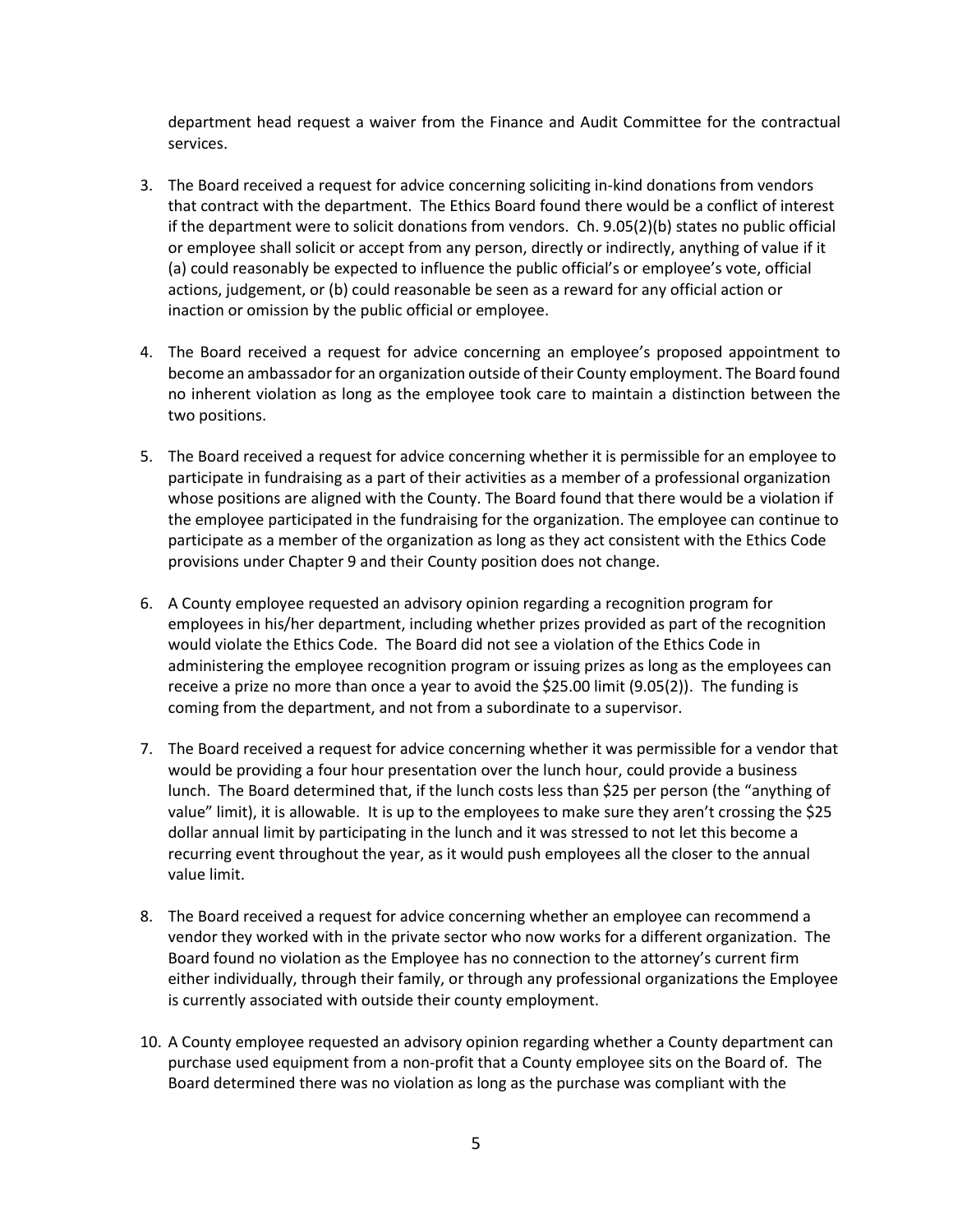County's procurement process. The County employee is not a responsible decision-maker with the non-profit nor the County, and purchase price was based on current market value.

- 11. A County employee requested an advisory opinion regarding whether County employees can support legislation related to county operations by contacting their Federal Representative and/or Senator. According to county policy an employee can support such legislation as long as it is not done on county time and they do not identify themselves as a county employee.
- 12. A County employee reported that a consultant was campaigning while providing training to County staff. The consultant apologized and refused payment for the training since realizing the comment was inappropriate. The Board handled the matter by including information about campaigning in the Ethics Board newsletter.
- 13. The Board received a request for advice concerning a disclosure of conflicts of interest a vendor provided with an RFP, as well a County employee disclosing a former affiliation with the vendor. The Board determined there was no violation, as the individuals included on the disclosure were not a part of the RFP process. The County employee with a former affiliation with the vendor, is not a violation as long as the employee is not the decision making authority on the RFP.
- 14. The Board received a request for advice concerning hiring interns as contractors. The Board noted that the post-employment restrictions in Chapter 9.05(3)(a) concerning hiring employees for contractual services provides sole authority to the County Board Committee on Finance and Audit to determine whether that prohibition may be waived. The Board advised that the hiring department head request a waiver from the Finance and Audit Committee for the contractual services.
- 15. The Board received a request for advice concerning whether a County department can accept a charitable donation from an organization in which the donation is raised through a fundraising event and the department is required to participate on the planning committee for the event. The Board advised that the department's participation with the fundraising event or its planning committee would be considered a violation of the Milwaukee County Ethics Code, 9.05(2)(b), because it could be perceived to be a solicitation or acceptance of something of value which may influence the County's decision if the organization sought a contract with Milwaukee County in the near future. Moreover, the donation would not be an arm's length contribution to the County because the County is required to participate with the fundraising initiative and work closely with the organization to obtain the funds.
- 16. The Board received a request for advice concerning whether a County official/employee can accept reimbursement from a third party for fines imposed upon them while committing an act of civil disobedience. The Board advised that accepting such reimbursement would qualify as financial gain for their private benefit under Chapter 9.05(2)(a) and would constitute a violation of the Ethics Code.
- 17. The Board received a request for advice concerning hiring an employee who previously worked for Milwaukee County fewer than 12 months prior to the request. The requestor indicated that the employee previously worked in a different department. The Board noted that the postemployment restrictions in Chapter 9.05(3)(a) concerning hiring employees for contractual services provides sole authority to the County Board Committee on Finance and Audit to